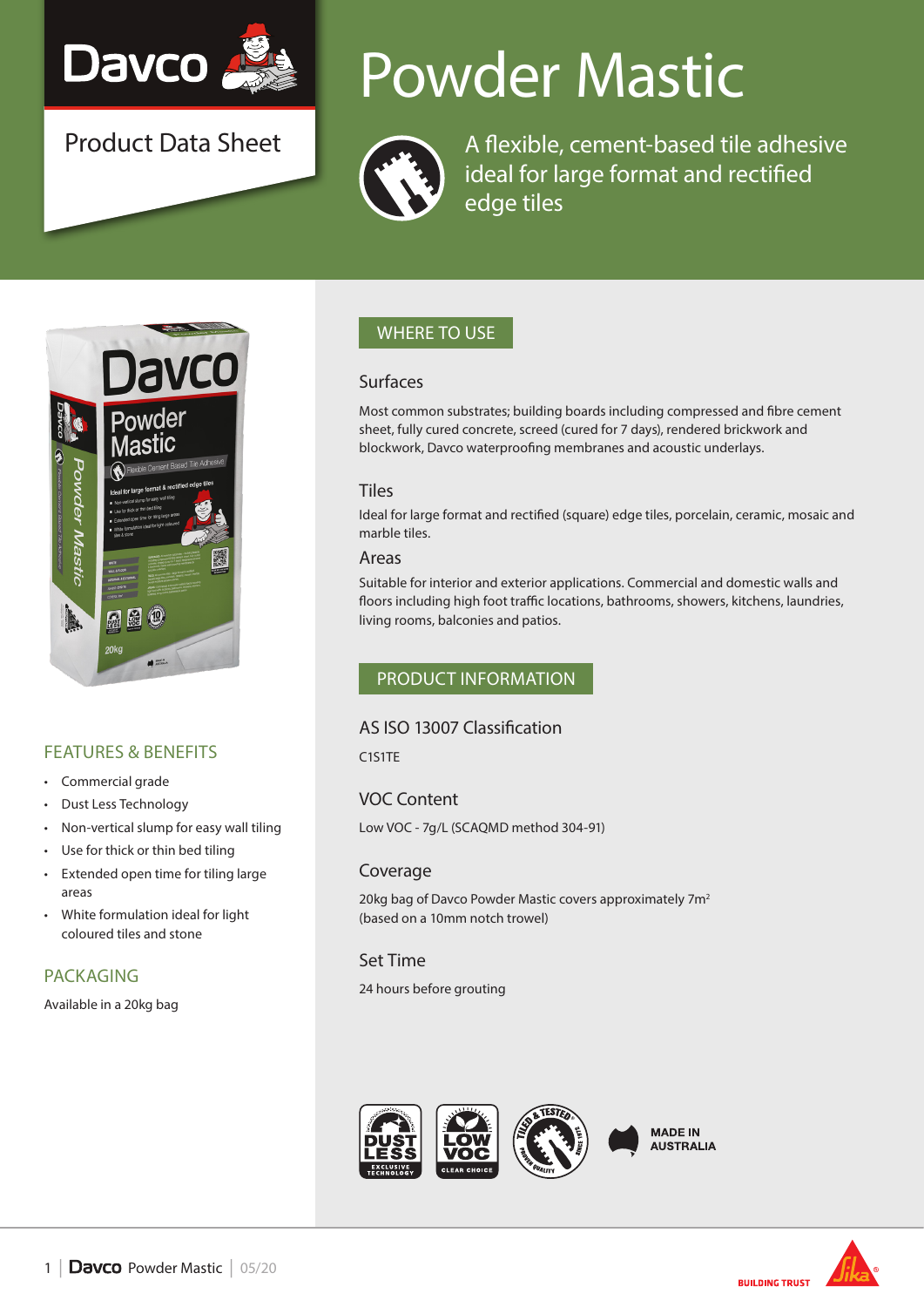

## DIRECTIONS FOR USE

- Test product in an inconspicuous area first
- It is essential to plan the area to be tiled, with inclusion of movement joints in accordance with all relevant standard(s)
- Select a trowel with an appropriate square-notch size for the size and type of tile, as per the following:

| TILE SIZE                                          | <b>TROWEL NOTCH SIZE</b>              | <b>BACK BUTTERING</b><br><b>REOUIRED</b> |
|----------------------------------------------------|---------------------------------------|------------------------------------------|
| Mosaic tiles                                       | 6 <sub>mm</sub>                       |                                          |
| 150 x 150mm                                        | 6 <sub>mm</sub>                       |                                          |
| 200 x 200mm                                        | 8 <sub>mm</sub>                       |                                          |
| 250 x 250mm                                        | 10 <sub>mm</sub>                      |                                          |
| 300 x 300mm                                        | 10 <sub>mm</sub>                      |                                          |
| 400 x 400mm and over                               | 12mm                                  |                                          |
| Any tile size with uneven<br>back, lugs or grooves | As above, dependent<br>upon tile size |                                          |
| Translucent tile                                   | As above, dependent<br>upon tile size |                                          |

## SURFACE PREPARATION

- All surfaces must be installed according to manufacturer's instructions and relevant Australian Standard(s) and be structurally sound, dry, clean and free from movement, oil, grease, wax, curing compounds, release agents and any other loose or contaminating material. Thoroughly clean old surfaces, or new surfaces that have been treated, prior to tiling
- Deeply contaminated surfaces must be scabbled / abraded to a clean, sound surface. Expose at least 80% of the original substrate of painted surfaces
- Surfaces should be prepared and primed as per the following:

| <b>SUBSTRATE</b>                                                                                          | <b>SPECIFIC</b><br><b>REQUIREMENTS</b>                           | PRIMING                                                                         |
|-----------------------------------------------------------------------------------------------------------|------------------------------------------------------------------|---------------------------------------------------------------------------------|
| Concrete - wood float<br>finish (rough)                                                                   | Cured minimum 6 weeks                                            | Prime with Davco<br>PrimeX or Ultraprime                                        |
| Concrete - steel trowel<br>finish (smooth)                                                                | Cured minimum 6 weeks<br>Free of laitance (not flaking)          | Prime with Davco<br>PrimeX                                                      |
| Rendered brick /<br>blockwork - wood float<br>finish (rough)                                              | Cured minimum 24 hours<br>Sound (Not drummy or<br>cracked)       | Prime with Davco<br>PrimeX or Ultraprime                                        |
| Screed - wood float<br>finish (rough)                                                                     | Cured minimum 7 days<br>Sound (Not drummy or<br>cracked)         | Prime with Davco<br>PrimeX or Ultraprime                                        |
| Fibre cement sheet,<br>plasterboard                                                                       | Correctly and firmly fixed                                       | Prime with Davco<br>PrimeX or Ultraprime                                        |
| Compressed fibre<br>cement sheet                                                                          | Correctly and firmly fixed                                       | Prime with Davco<br>PrimeX                                                      |
| Timber floor                                                                                              | Correctly and firmly fixed,<br>free of wax, varnish<br>and paint | Coat with Lanko 184<br>Flexible Floor Leveller                                  |
| Other difficult / non<br>absorbent (e.g. metal) /<br>contaminated (e.g. old<br>flooring or tile adhesive) | Where not feasible to<br>remove                                  | Prime with Davco<br>Ultrabond (See<br><b>Ultrabond Technical</b><br>Data Sheet) |

# MIX PREPARATION

#### Mix Process

1. Measure the required amount of clean, potable water into a clean bucket, as per the following:

| SITUATION / REOUIREMENT | MIX REOUIREMENTS PER 20KG     |
|-------------------------|-------------------------------|
| General applications    | 5L-6L of clean, potable water |

- 2. Slowly add the powder into the water while mixing with a mixing paddle attached to a drill. Always add the powder to the liquid. Do not mix by hand.
- 3. Continue to mix for several minutes until a creamy consistency is achieved, free of lumps of powder.
- 4. Allow mixture to stand for 5 minutes, remix then use the adhesive.

# APPLICATION

#### Laying the tiles

- 1. Deposit a quantity of adhesive onto the prepared substrate. Do not apply more adhesive than can be tiled within the open time of the product, usually from a single tile up to around  $1m<sup>2</sup>$ at a time.
- 2. Hold the notched trowel at an angle of 60° or greater to the substrate.
- 3. Spread the adhesive over the area where tile is to be applied, forming straight rows of adhesive "beads".
- 4. Where "back buttering" is required, use the straight side of the trowel to apply a thin covering of adhesive to the back of the tile.
- 5. Position the tile on the beaded adhesive and press firmly.



**BUILDING TRUST**